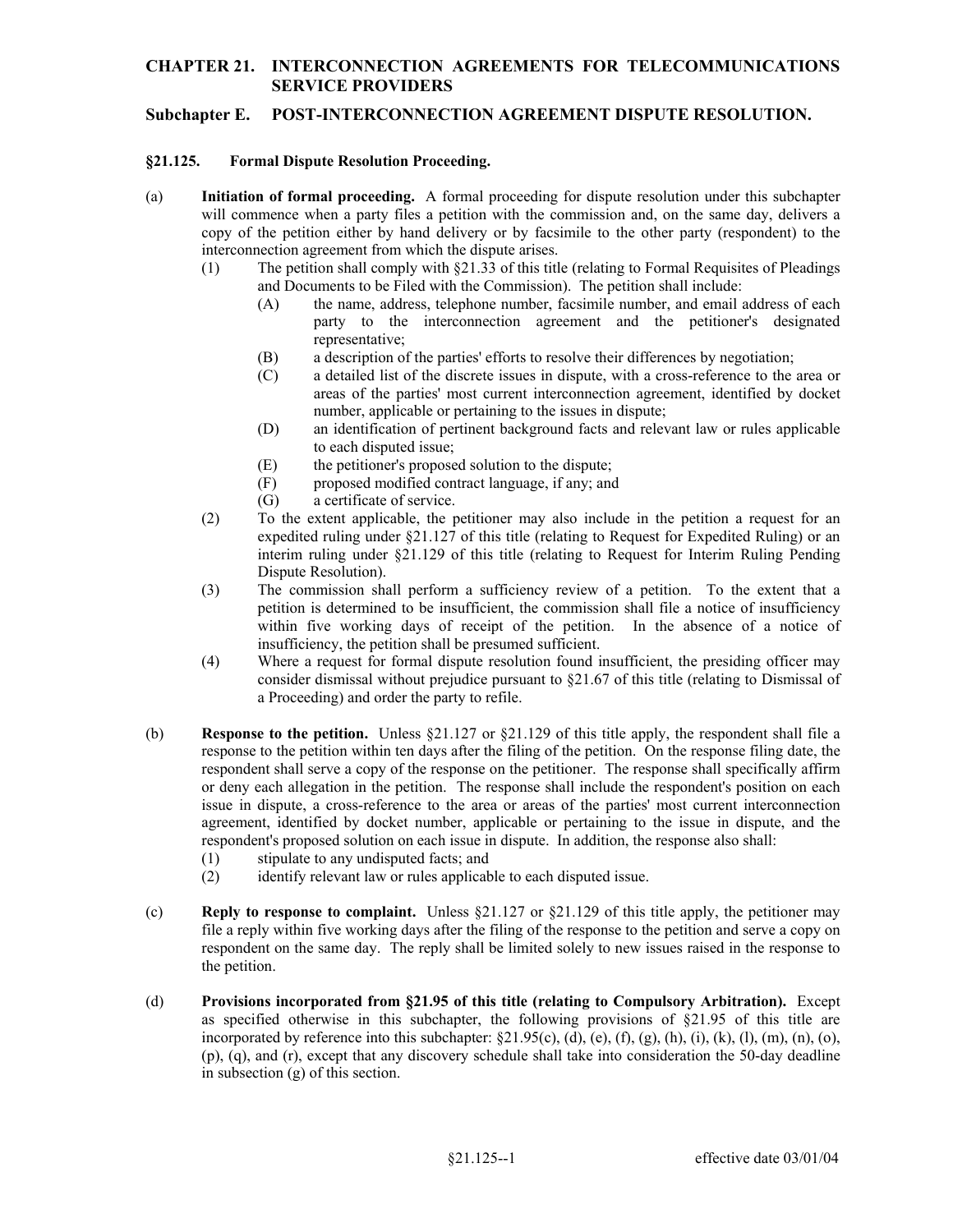# **CHAPTER 21. INTERCONNECTION AGREEMENTS FOR TELECOMMUNICATIONS SERVICE PROVIDERS**

### **Subchapter E. POST-INTERCONNECTION AGREEMENT DISPUTE RESOLUTION.**

#### **§21.125 continued**

- (e) **Number of copies to be filed.** Unless otherwise ordered by the presiding officer, parties shall file ten copies of pleadings subject to this subchapter.
- (f) **Participation.** Only parties to the interconnection agreement may participate as parties in the dispute resolution proceeding subject to this subchapter.
- arrangements for the hearing to address the petition, which shall commence no later than 50 days after less than 15 days before the hearing, of the date, time, and location of the hearing. The hearing shall (g) **Notice and hearing.** Unless §21.127 or §21.129 of this title apply, the presiding officer shall make filing of the complaint. If the parties' joint procedural schedule sets a hearing more than 50 days after the filing of the petition, then approval of the joint procedural schedule shall be conditioned upon the parties filing a joint waiver of the 50-day deadline. The presiding officer shall notify the parties, not be transcribed by a court reporter designated by the presiding officer.
- subchapter. The authority to award remedies or relief includes, but is not limited to, the award of (h) **Authority of presiding officer.** The presiding officer has broad discretion in conducting the dispute resolution proceeding, including the authority given to a presiding officer pursuant to §22.202 of this title (relating to Presiding Officer) and pursuant to §21.95 of this title (relating to Compulsory Arbitration). The presiding officer shall also have the authority to award remedies or relief deemed necessary by the presiding officer to resolve a dispute subject to the procedures established in this prejudgment interest, specific performance of any obligation created in or found by the presiding officer to be intended under the interconnection agreement subject to the dispute, issuance of an injunction, or imposition of sanctions for abuse or frustration of the dispute resolution process subject to this subchapter and Subchapter D of this chapter (relating to Dispute Resolution), except that the presiding officer does not have authority to award punitive or consequential damages.
- by oral examination, as provided by §22.141(b) of this title (relating to Form and Scope of Discovery), and as allowed within the discretion of the arbitrator. (i) **Discovery.** Parties may obtain discovery by submitting requests for information (RFIs), which include requests for inspection and production of documents, requests for admissions, and depositions
- (j) **Prefiled evidence/witness list.** The arbitrator shall require the parties to file a direct case and a joint Decision Point List (DPL) on or before the commencement of the hearing. The arbitrator shall require the parties to file their direct cases under the same deadline. The prepared direct case shall include all of the party's direct evidence, including written direct testimony of all of its witnesses and all exhibits that the party intends to offer. The DPL shall identify all issues to be addressed, the witnesses who will be addressing each issue, and a short synopsis of each witness's position on each issue. Except as provided in §21.77 of this title (relating to Confidential Information), all materials filed with the commission or provided to the arbitrator shall be considered public information under the Texas Public Information Act (TPIA), Texas Government Code, §552.001, *et seq.*

### (k) **Arbitration Award.**

(1) The presiding officer shall endeavor to issue a final decision on the dispute resolution within 30 days after the filing of any post-hearing briefs in the dispute resolution proceeding. If no post-hearing briefs are filed, the presiding officer shall endeavor to issue a final decision within 30 days of the close of the hearing.